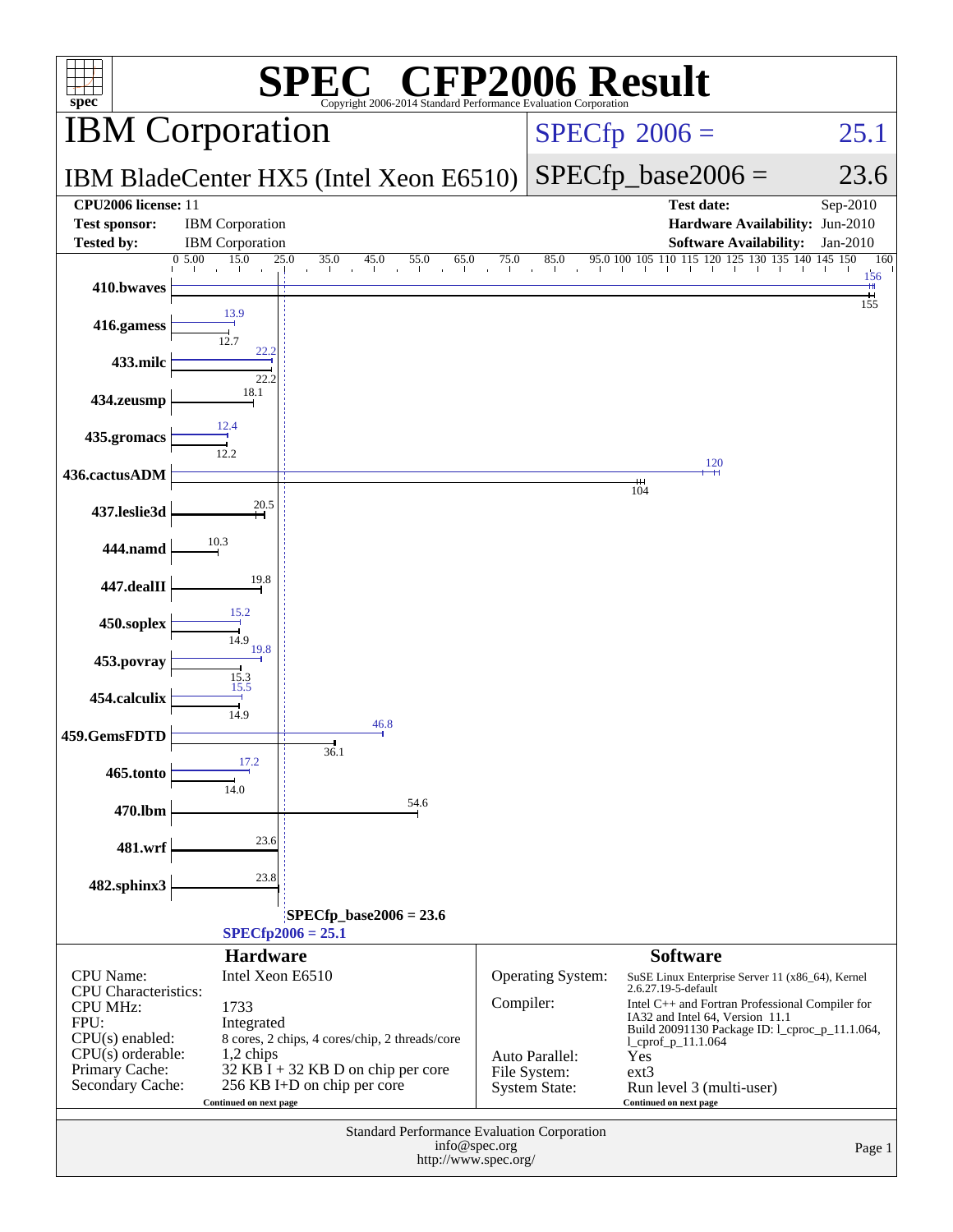| $spec^*$                                                                                                                                                                                                                                                                                                                               |                |                                                  |                |                      |                      |       | $\text{SPE}_{\text{Copyright 2006-2014 Standard Performance Evaluation Corporation}} \text{Corp}_{\text{Corportion}}$ |                     |                        |                               |                                 |                        |
|----------------------------------------------------------------------------------------------------------------------------------------------------------------------------------------------------------------------------------------------------------------------------------------------------------------------------------------|----------------|--------------------------------------------------|----------------|----------------------|----------------------|-------|-----------------------------------------------------------------------------------------------------------------------|---------------------|------------------------|-------------------------------|---------------------------------|------------------------|
| <b>IBM</b> Corporation                                                                                                                                                                                                                                                                                                                 |                |                                                  |                |                      |                      |       | $SPECfp2006 =$                                                                                                        |                     |                        |                               |                                 | 25.1                   |
| IBM BladeCenter HX5 (Intel Xeon E6510)                                                                                                                                                                                                                                                                                                 |                |                                                  |                |                      |                      |       |                                                                                                                       |                     | $SPECfp\_base2006 =$   |                               |                                 | 23.6                   |
| CPU2006 license: 11<br><b>Test sponsor:</b><br><b>Tested by:</b>                                                                                                                                                                                                                                                                       |                | <b>IBM</b> Corporation<br><b>IBM</b> Corporation |                |                      |                      |       |                                                                                                                       |                     | <b>Test date:</b>      | <b>Software Availability:</b> | Hardware Availability: Jun-2010 | Sep-2010<br>$Jan-2010$ |
| 12 MB I+D on chip per chip<br><b>Base Pointers:</b><br>64-bit<br>L <sub>3</sub> Cache:<br>Peak Pointers:<br>32/64-bit<br>Other Cache:<br>None<br>Other Software:<br>Memory:<br>None<br>128 GB (16 x 8 GB PC3-8500R CL7, Quad Rank,<br>running at 800 MHz)<br>Disk Subsystem:<br>2 x 50 GB SATA, SSD, RAID 0<br>Other Hardware:<br>None |                |                                                  |                |                      |                      |       |                                                                                                                       |                     |                        |                               |                                 |                        |
|                                                                                                                                                                                                                                                                                                                                        |                |                                                  |                |                      | <b>Results Table</b> |       |                                                                                                                       |                     |                        |                               |                                 |                        |
| <b>Benchmark</b>                                                                                                                                                                                                                                                                                                                       | <b>Seconds</b> | <b>Ratio</b>                                     | <b>Seconds</b> | <b>Base</b><br>Ratio | <b>Seconds</b>       | Ratio | <b>Peak</b>                                                                                                           |                     |                        |                               |                                 | <b>Ratio</b>           |
| 410.bwayes                                                                                                                                                                                                                                                                                                                             | 87.9           | 155                                              | 87.1           | 156                  | 87.8                 | 155   | <b>Seconds</b><br>87.8                                                                                                | <b>Ratio</b><br>155 | <b>Seconds</b><br>87.4 | <b>Ratio</b><br><b>156</b>    | <b>Seconds</b><br>87.1          | 156                    |
| 416.gamess                                                                                                                                                                                                                                                                                                                             | 1539           | 12.7                                             | 1546           | 12.7                 | 1540                 | 12.7  | 1409                                                                                                                  | 13.9                | 1409                   | 13.9                          | 1408                            | 13.9                   |
| 433.milc                                                                                                                                                                                                                                                                                                                               | 415            | 22.1                                             | 414            | 22.2                 | 414                  | 22.2  | 413                                                                                                                   | 22.2                | 413                    | 22.2                          | 413                             | 22.2                   |
| 434.zeusmp                                                                                                                                                                                                                                                                                                                             | 504            | 18.1                                             | 504            | 18.1                 | 503                  | 18.1  | 504                                                                                                                   | 18.1                | 504                    | 18.1                          | 503                             | 18.1                   |
| 435.gromacs                                                                                                                                                                                                                                                                                                                            | 587            | 12.2                                             | 589            | 12.1                 | 584                  | 12.2  | 578                                                                                                                   | <b>12.4</b>         | 578                    | 12.3                          | 573                             | 12.5                   |
| 436.cactusADM                                                                                                                                                                                                                                                                                                                          | 114            | 105                                              | 115            | 104                  | 116                  | 103   | 101                                                                                                                   | 118                 | 98.4                   | 121                           | 99.2                            | <b>120</b>             |
| 437.leslie3d                                                                                                                                                                                                                                                                                                                           | 502            | 18.7                                             | 459            | 20.5                 | 457                  | 20.6  | 502                                                                                                                   | 18.7                | 459                    | 20.5                          | 457                             | 20.6                   |
| 444.namd                                                                                                                                                                                                                                                                                                                               | 780            | 10.3                                             | 778            | 10.3                 | 778                  | 10.3  | 780                                                                                                                   | 10.3                | 778                    | 10.3                          | 778                             | 10.3                   |
| 447.dealII                                                                                                                                                                                                                                                                                                                             | 575            | 19.9                                             | 578            | 19.8                 | 577                  | 19.8  | 575                                                                                                                   | 19.9                | 578                    | 19.8                          | 577                             | 19.8                   |
| 450.soplex                                                                                                                                                                                                                                                                                                                             | 558            | 14.9                                             | 559            | 14.9                 | 555                  | 15.0  | 551                                                                                                                   | 15.1                | 546                    | 15.3                          | 549                             | 15.2                   |
| 453.povray                                                                                                                                                                                                                                                                                                                             | 348            | 15.3                                             | 347            | 15.3                 | 348                  | 15.3  | 269                                                                                                                   | 19.8                | 268                    | 19.9                          | 268                             | 19.8                   |
| 454.calculix                                                                                                                                                                                                                                                                                                                           | 552            | 14.9                                             | 551            | 15.0                 | 552                  | 14.9  | 532                                                                                                                   | 15.5                | 532                    | 15.5                          | 532                             | 15.5                   |
| 459.GemsFDTD                                                                                                                                                                                                                                                                                                                           | 293            | 36.3                                             | 294            | 36.1                 | 294                  | 36.0  | 227                                                                                                                   | 46.8                | 227                    | 46.7                          | 227                             | 46.8                   |
| 465.tonto                                                                                                                                                                                                                                                                                                                              | 704            | 14.0                                             | 704            | 14.0                 | 703                  | 14.0  | 571                                                                                                                   | 17.2                | 571                    | 17.2                          | 571                             | 17.2                   |
| 470.1bm                                                                                                                                                                                                                                                                                                                                | 251            | 54.6                                             | 251            | 54.6                 | 252                  | 54.5  | 251                                                                                                                   | 54.6                | 251                    | 54.6                          | 252                             | 54.5                   |
| 481.wrf                                                                                                                                                                                                                                                                                                                                | 472            | 23.7                                             | 473            | 23.6                 | 473                  | 23.6  | 472                                                                                                                   | 23.7                | 473                    | 23.6                          | 473                             | 23.6                   |
| 482.sphinx3                                                                                                                                                                                                                                                                                                                            | 818            | 23.8                                             | 818            | 23.8                 | 826                  | 23.6  | 818                                                                                                                   | 23.8                | 818                    | 23.8                          | 826                             | 23.6                   |

Results appear in the [order in which they were run.](http://www.spec.org/auto/cpu2006/Docs/result-fields.html#RunOrder) Bold underlined text [indicates a median measurement.](http://www.spec.org/auto/cpu2006/Docs/result-fields.html#Median)

### **[Operating System Notes](http://www.spec.org/auto/cpu2006/Docs/result-fields.html#OperatingSystemNotes)**

echo 1 > /proc/sys/vm/zone\_reclaim\_mode

#### **[General Notes](http://www.spec.org/auto/cpu2006/Docs/result-fields.html#GeneralNotes)**

 'ulimit -s unlimited' was used to set the stack size to unlimited prior to run Binaries were compiled on SLES 10 with Binutils 2.18.50.0.7.20080502 OMP\_NUM\_THREADS set to number of cores KMP\_AFFINITY set to granularity=fine,scatter KMP\_STACKSIZE set to 200M

> Standard Performance Evaluation Corporation [info@spec.org](mailto:info@spec.org) <http://www.spec.org/>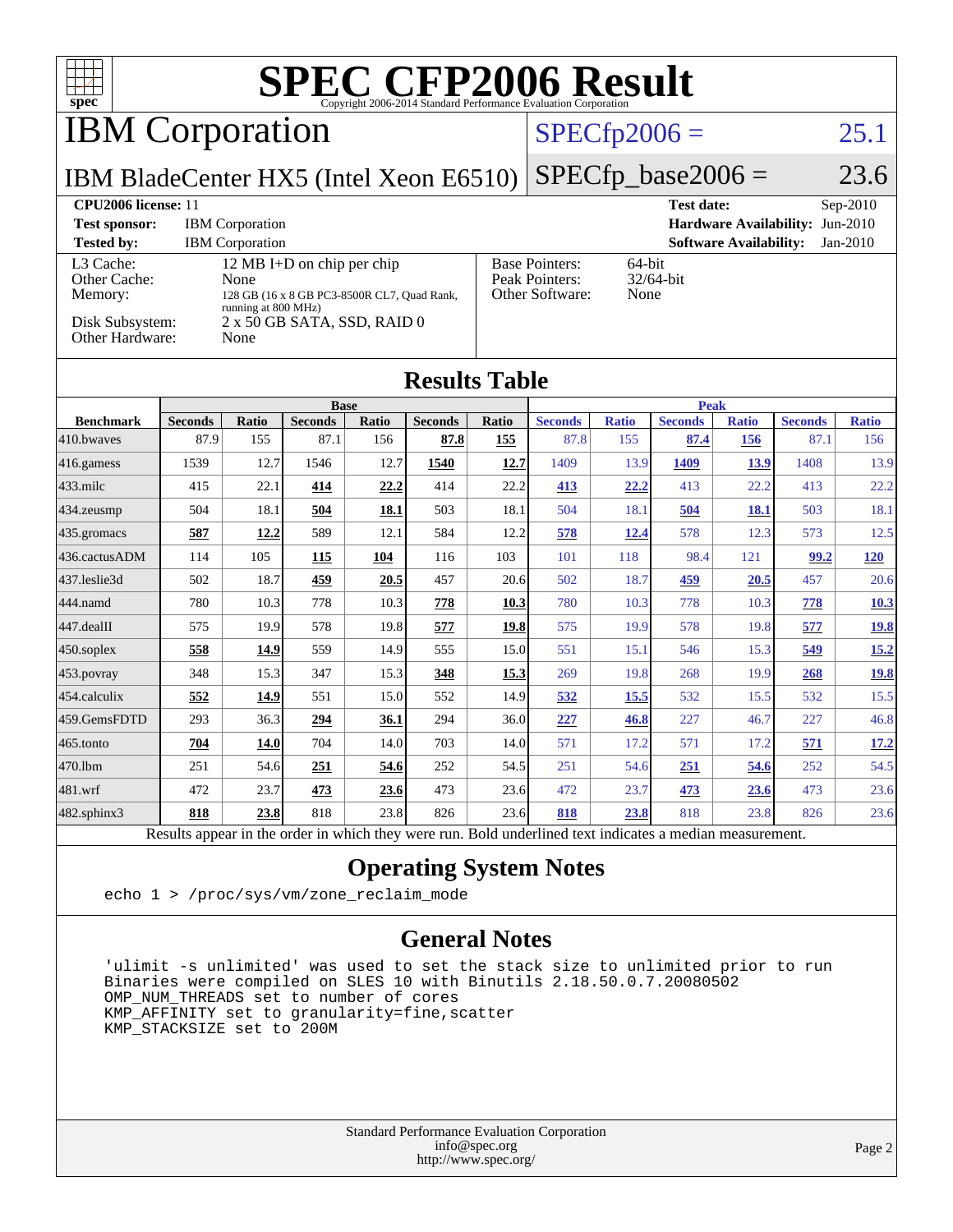

# **[SPEC CFP2006 Result](http://www.spec.org/auto/cpu2006/Docs/result-fields.html#SPECCFP2006Result)**

# IBM Corporation

 $SPECTp2006 = 25.1$ 

IBM BladeCenter HX5 (Intel Xeon E6510)  $SPECTp\_base2006 = 23.6$ 

**[Test sponsor:](http://www.spec.org/auto/cpu2006/Docs/result-fields.html#Testsponsor)** IBM Corporation **[Hardware Availability:](http://www.spec.org/auto/cpu2006/Docs/result-fields.html#HardwareAvailability)** Jun-2010

**[CPU2006 license:](http://www.spec.org/auto/cpu2006/Docs/result-fields.html#CPU2006license)** 11 **[Test date:](http://www.spec.org/auto/cpu2006/Docs/result-fields.html#Testdate)** Sep-2010 **[Tested by:](http://www.spec.org/auto/cpu2006/Docs/result-fields.html#Testedby)** IBM Corporation **[Software Availability:](http://www.spec.org/auto/cpu2006/Docs/result-fields.html#SoftwareAvailability)** Jan-2010

## **[Base Compiler Invocation](http://www.spec.org/auto/cpu2006/Docs/result-fields.html#BaseCompilerInvocation)**

[C benchmarks](http://www.spec.org/auto/cpu2006/Docs/result-fields.html#Cbenchmarks): icc  $-m64$ 

[C++ benchmarks:](http://www.spec.org/auto/cpu2006/Docs/result-fields.html#CXXbenchmarks) [icpc -m64](http://www.spec.org/cpu2006/results/res2010q3/cpu2006-20100914-13295.flags.html#user_CXXbase_intel_icpc_64bit_bedb90c1146cab66620883ef4f41a67e)

[Fortran benchmarks](http://www.spec.org/auto/cpu2006/Docs/result-fields.html#Fortranbenchmarks): [ifort -m64](http://www.spec.org/cpu2006/results/res2010q3/cpu2006-20100914-13295.flags.html#user_FCbase_intel_ifort_64bit_ee9d0fb25645d0210d97eb0527dcc06e)

[Benchmarks using both Fortran and C](http://www.spec.org/auto/cpu2006/Docs/result-fields.html#BenchmarksusingbothFortranandC): [icc -m64](http://www.spec.org/cpu2006/results/res2010q3/cpu2006-20100914-13295.flags.html#user_CC_FCbase_intel_icc_64bit_0b7121f5ab7cfabee23d88897260401c) [ifort -m64](http://www.spec.org/cpu2006/results/res2010q3/cpu2006-20100914-13295.flags.html#user_CC_FCbase_intel_ifort_64bit_ee9d0fb25645d0210d97eb0527dcc06e)

### **[Base Portability Flags](http://www.spec.org/auto/cpu2006/Docs/result-fields.html#BasePortabilityFlags)**

| 410.bwaves: -DSPEC CPU LP64                 |                                                                |
|---------------------------------------------|----------------------------------------------------------------|
| 416.gamess: - DSPEC_CPU_LP64                |                                                                |
| 433.milc: -DSPEC CPU LP64                   |                                                                |
| 434.zeusmp: -DSPEC_CPU_LP64                 |                                                                |
| 435.gromacs: -DSPEC_CPU_LP64 -nofor_main    |                                                                |
| 436.cactusADM: -DSPEC CPU LP64 -nofor main  |                                                                |
| 437.leslie3d: -DSPEC CPU LP64               |                                                                |
| 444.namd: - DSPEC_CPU_LP64                  |                                                                |
| 447.dealII: -DSPEC CPU LP64                 |                                                                |
| 450.soplex: -DSPEC_CPU_LP64                 |                                                                |
| 453.povray: -DSPEC_CPU_LP64                 |                                                                |
| 454.calculix: - DSPEC CPU LP64 - nofor main |                                                                |
| 459.GemsFDTD: -DSPEC_CPU LP64               |                                                                |
| 465.tonto: - DSPEC_CPU LP64                 |                                                                |
| 470.1bm: - DSPEC CPU LP64                   |                                                                |
|                                             | 481.wrf: -DSPEC_CPU_LP64 -DSPEC_CPU_CASE_FLAG -DSPEC_CPU_LINUX |
| 482.sphinx3: -DSPEC_CPU_LP64                |                                                                |
|                                             |                                                                |

### **[Base Optimization Flags](http://www.spec.org/auto/cpu2006/Docs/result-fields.html#BaseOptimizationFlags)**

[C benchmarks](http://www.spec.org/auto/cpu2006/Docs/result-fields.html#Cbenchmarks): [-xSSE4.2](http://www.spec.org/cpu2006/results/res2010q3/cpu2006-20100914-13295.flags.html#user_CCbase_f-xSSE42_f91528193cf0b216347adb8b939d4107) [-ipo](http://www.spec.org/cpu2006/results/res2010q3/cpu2006-20100914-13295.flags.html#user_CCbase_f-ipo) [-O3](http://www.spec.org/cpu2006/results/res2010q3/cpu2006-20100914-13295.flags.html#user_CCbase_f-O3) [-no-prec-div](http://www.spec.org/cpu2006/results/res2010q3/cpu2006-20100914-13295.flags.html#user_CCbase_f-no-prec-div) [-static](http://www.spec.org/cpu2006/results/res2010q3/cpu2006-20100914-13295.flags.html#user_CCbase_f-static) [-parallel](http://www.spec.org/cpu2006/results/res2010q3/cpu2006-20100914-13295.flags.html#user_CCbase_f-parallel) [-opt-prefetch](http://www.spec.org/cpu2006/results/res2010q3/cpu2006-20100914-13295.flags.html#user_CCbase_f-opt-prefetch) [C++ benchmarks:](http://www.spec.org/auto/cpu2006/Docs/result-fields.html#CXXbenchmarks) [-xSSE4.2](http://www.spec.org/cpu2006/results/res2010q3/cpu2006-20100914-13295.flags.html#user_CXXbase_f-xSSE42_f91528193cf0b216347adb8b939d4107) [-ipo](http://www.spec.org/cpu2006/results/res2010q3/cpu2006-20100914-13295.flags.html#user_CXXbase_f-ipo) [-O3](http://www.spec.org/cpu2006/results/res2010q3/cpu2006-20100914-13295.flags.html#user_CXXbase_f-O3) [-no-prec-div](http://www.spec.org/cpu2006/results/res2010q3/cpu2006-20100914-13295.flags.html#user_CXXbase_f-no-prec-div) [-static](http://www.spec.org/cpu2006/results/res2010q3/cpu2006-20100914-13295.flags.html#user_CXXbase_f-static) [-parallel](http://www.spec.org/cpu2006/results/res2010q3/cpu2006-20100914-13295.flags.html#user_CXXbase_f-parallel) [-opt-prefetch](http://www.spec.org/cpu2006/results/res2010q3/cpu2006-20100914-13295.flags.html#user_CXXbase_f-opt-prefetch) [Fortran benchmarks](http://www.spec.org/auto/cpu2006/Docs/result-fields.html#Fortranbenchmarks): [-xSSE4.2](http://www.spec.org/cpu2006/results/res2010q3/cpu2006-20100914-13295.flags.html#user_FCbase_f-xSSE42_f91528193cf0b216347adb8b939d4107) [-ipo](http://www.spec.org/cpu2006/results/res2010q3/cpu2006-20100914-13295.flags.html#user_FCbase_f-ipo) [-O3](http://www.spec.org/cpu2006/results/res2010q3/cpu2006-20100914-13295.flags.html#user_FCbase_f-O3) [-no-prec-div](http://www.spec.org/cpu2006/results/res2010q3/cpu2006-20100914-13295.flags.html#user_FCbase_f-no-prec-div) [-static](http://www.spec.org/cpu2006/results/res2010q3/cpu2006-20100914-13295.flags.html#user_FCbase_f-static) [-parallel](http://www.spec.org/cpu2006/results/res2010q3/cpu2006-20100914-13295.flags.html#user_FCbase_f-parallel) [-opt-prefetch](http://www.spec.org/cpu2006/results/res2010q3/cpu2006-20100914-13295.flags.html#user_FCbase_f-opt-prefetch) [Benchmarks using both Fortran and C](http://www.spec.org/auto/cpu2006/Docs/result-fields.html#BenchmarksusingbothFortranandC): [-xSSE4.2](http://www.spec.org/cpu2006/results/res2010q3/cpu2006-20100914-13295.flags.html#user_CC_FCbase_f-xSSE42_f91528193cf0b216347adb8b939d4107) [-ipo](http://www.spec.org/cpu2006/results/res2010q3/cpu2006-20100914-13295.flags.html#user_CC_FCbase_f-ipo) [-O3](http://www.spec.org/cpu2006/results/res2010q3/cpu2006-20100914-13295.flags.html#user_CC_FCbase_f-O3) [-no-prec-div](http://www.spec.org/cpu2006/results/res2010q3/cpu2006-20100914-13295.flags.html#user_CC_FCbase_f-no-prec-div) [-static](http://www.spec.org/cpu2006/results/res2010q3/cpu2006-20100914-13295.flags.html#user_CC_FCbase_f-static) [-parallel](http://www.spec.org/cpu2006/results/res2010q3/cpu2006-20100914-13295.flags.html#user_CC_FCbase_f-parallel) [-opt-prefetch](http://www.spec.org/cpu2006/results/res2010q3/cpu2006-20100914-13295.flags.html#user_CC_FCbase_f-opt-prefetch)

> Standard Performance Evaluation Corporation [info@spec.org](mailto:info@spec.org) <http://www.spec.org/>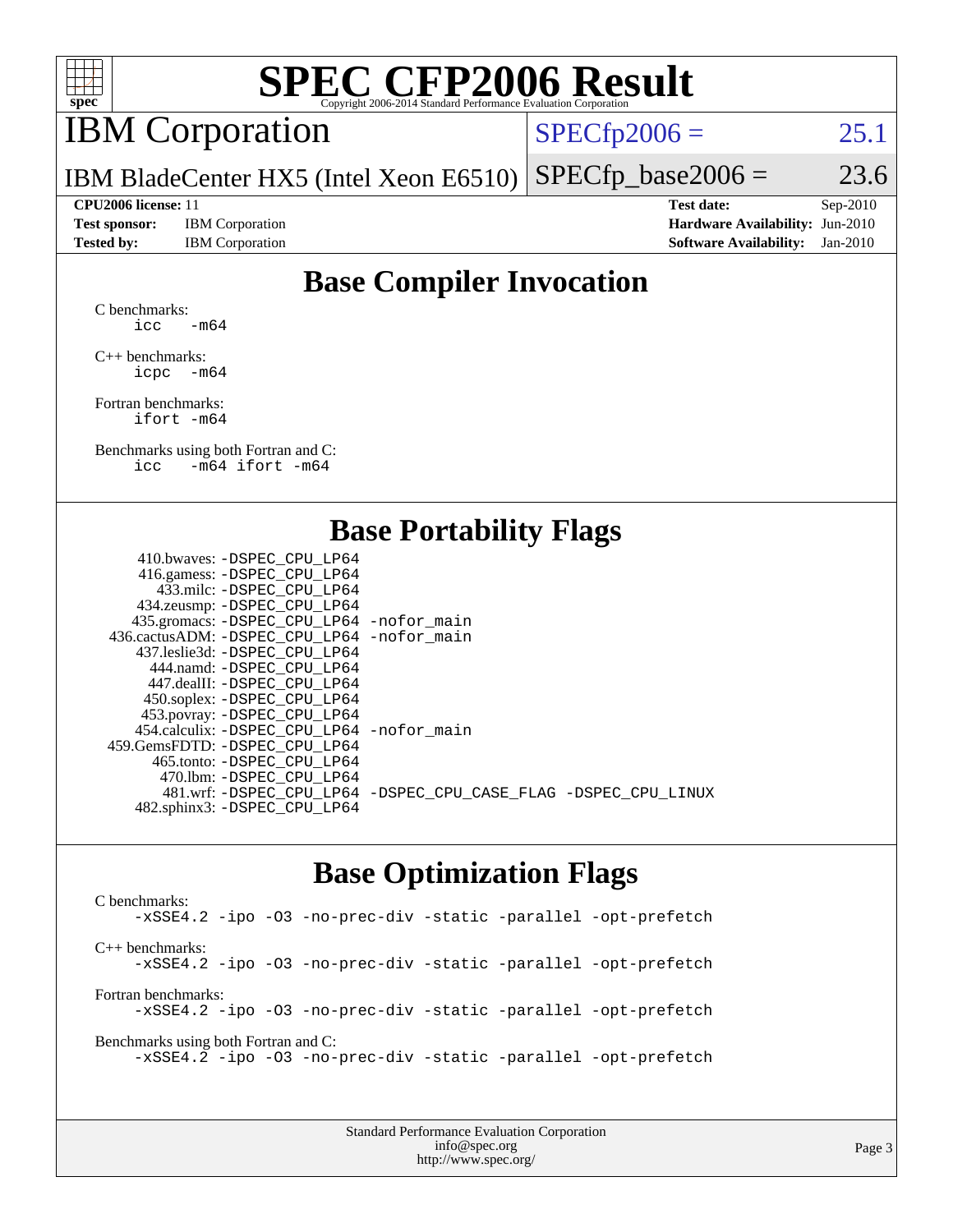

# **[SPEC CFP2006 Result](http://www.spec.org/auto/cpu2006/Docs/result-fields.html#SPECCFP2006Result)**

# IBM Corporation

 $SPECfp2006 = 25.1$  $SPECfp2006 = 25.1$ 

IBM BladeCenter HX5 (Intel Xeon E6510)  $SPECTp\_base2006 = 23.6$ 

**[Test sponsor:](http://www.spec.org/auto/cpu2006/Docs/result-fields.html#Testsponsor)** IBM Corporation **[Hardware Availability:](http://www.spec.org/auto/cpu2006/Docs/result-fields.html#HardwareAvailability)** Jun-2010

**[CPU2006 license:](http://www.spec.org/auto/cpu2006/Docs/result-fields.html#CPU2006license)** 11 **[Test date:](http://www.spec.org/auto/cpu2006/Docs/result-fields.html#Testdate)** Sep-2010 **[Tested by:](http://www.spec.org/auto/cpu2006/Docs/result-fields.html#Testedby)** IBM Corporation **[Software Availability:](http://www.spec.org/auto/cpu2006/Docs/result-fields.html#SoftwareAvailability)** Jan-2010

## **[Peak Compiler Invocation](http://www.spec.org/auto/cpu2006/Docs/result-fields.html#PeakCompilerInvocation)**

[C benchmarks](http://www.spec.org/auto/cpu2006/Docs/result-fields.html#Cbenchmarks):  $\text{icc}$   $-\text{m64}$ 

[C++ benchmarks:](http://www.spec.org/auto/cpu2006/Docs/result-fields.html#CXXbenchmarks) [icpc -m64](http://www.spec.org/cpu2006/results/res2010q3/cpu2006-20100914-13295.flags.html#user_CXXpeak_intel_icpc_64bit_bedb90c1146cab66620883ef4f41a67e)

[Fortran benchmarks](http://www.spec.org/auto/cpu2006/Docs/result-fields.html#Fortranbenchmarks): [ifort -m64](http://www.spec.org/cpu2006/results/res2010q3/cpu2006-20100914-13295.flags.html#user_FCpeak_intel_ifort_64bit_ee9d0fb25645d0210d97eb0527dcc06e)

[Benchmarks using both Fortran and C](http://www.spec.org/auto/cpu2006/Docs/result-fields.html#BenchmarksusingbothFortranandC): [icc -m64](http://www.spec.org/cpu2006/results/res2010q3/cpu2006-20100914-13295.flags.html#user_CC_FCpeak_intel_icc_64bit_0b7121f5ab7cfabee23d88897260401c) [ifort -m64](http://www.spec.org/cpu2006/results/res2010q3/cpu2006-20100914-13295.flags.html#user_CC_FCpeak_intel_ifort_64bit_ee9d0fb25645d0210d97eb0527dcc06e)

### **[Peak Portability Flags](http://www.spec.org/auto/cpu2006/Docs/result-fields.html#PeakPortabilityFlags)**

Same as Base Portability Flags

## **[Peak Optimization Flags](http://www.spec.org/auto/cpu2006/Docs/result-fields.html#PeakOptimizationFlags)**

[C benchmarks](http://www.spec.org/auto/cpu2006/Docs/result-fields.html#Cbenchmarks):

 433.milc: [-xSSE4.2](http://www.spec.org/cpu2006/results/res2010q3/cpu2006-20100914-13295.flags.html#user_peakPASS2_CFLAGSPASS2_LDFLAGS433_milc_f-xSSE42_f91528193cf0b216347adb8b939d4107)(pass 2) [-prof-gen](http://www.spec.org/cpu2006/results/res2010q3/cpu2006-20100914-13295.flags.html#user_peakPASS1_CFLAGSPASS1_LDFLAGS433_milc_prof_gen_e43856698f6ca7b7e442dfd80e94a8fc)(pass 1) [-ipo](http://www.spec.org/cpu2006/results/res2010q3/cpu2006-20100914-13295.flags.html#user_peakPASS2_CFLAGSPASS2_LDFLAGS433_milc_f-ipo)(pass 2) [-O3](http://www.spec.org/cpu2006/results/res2010q3/cpu2006-20100914-13295.flags.html#user_peakPASS2_CFLAGSPASS2_LDFLAGS433_milc_f-O3)(pass 2) [-no-prec-div](http://www.spec.org/cpu2006/results/res2010q3/cpu2006-20100914-13295.flags.html#user_peakPASS2_CFLAGSPASS2_LDFLAGS433_milc_f-no-prec-div)(pass 2) [-static](http://www.spec.org/cpu2006/results/res2010q3/cpu2006-20100914-13295.flags.html#user_peakPASS2_CFLAGSPASS2_LDFLAGS433_milc_f-static)(pass 2) [-prof-use](http://www.spec.org/cpu2006/results/res2010q3/cpu2006-20100914-13295.flags.html#user_peakPASS2_CFLAGSPASS2_LDFLAGS433_milc_prof_use_bccf7792157ff70d64e32fe3e1250b55)(pass 2) [-ansi-alias](http://www.spec.org/cpu2006/results/res2010q3/cpu2006-20100914-13295.flags.html#user_peakOPTIMIZE433_milc_f-ansi-alias)  $470.$ lbm: basepeak = yes  $482$ .sphinx3: basepeak = yes [C++ benchmarks:](http://www.spec.org/auto/cpu2006/Docs/result-fields.html#CXXbenchmarks) 444.namd: basepeak = yes  $447$ .dealII: basepeak = yes 450.soplex: [-xSSE4.2](http://www.spec.org/cpu2006/results/res2010q3/cpu2006-20100914-13295.flags.html#user_peakPASS2_CXXFLAGSPASS2_LDFLAGS450_soplex_f-xSSE42_f91528193cf0b216347adb8b939d4107)(pass 2) [-prof-gen](http://www.spec.org/cpu2006/results/res2010q3/cpu2006-20100914-13295.flags.html#user_peakPASS1_CXXFLAGSPASS1_LDFLAGS450_soplex_prof_gen_e43856698f6ca7b7e442dfd80e94a8fc)(pass 1) [-ipo](http://www.spec.org/cpu2006/results/res2010q3/cpu2006-20100914-13295.flags.html#user_peakPASS2_CXXFLAGSPASS2_LDFLAGS450_soplex_f-ipo)(pass 2) [-O3](http://www.spec.org/cpu2006/results/res2010q3/cpu2006-20100914-13295.flags.html#user_peakPASS2_CXXFLAGSPASS2_LDFLAGS450_soplex_f-O3)(pass 2) [-no-prec-div](http://www.spec.org/cpu2006/results/res2010q3/cpu2006-20100914-13295.flags.html#user_peakPASS2_CXXFLAGSPASS2_LDFLAGS450_soplex_f-no-prec-div)(pass 2) [-static](http://www.spec.org/cpu2006/results/res2010q3/cpu2006-20100914-13295.flags.html#user_peakPASS2_CXXFLAGSPASS2_LDFLAGS450_soplex_f-static)(pass 2) [-prof-use](http://www.spec.org/cpu2006/results/res2010q3/cpu2006-20100914-13295.flags.html#user_peakPASS2_CXXFLAGSPASS2_LDFLAGS450_soplex_prof_use_bccf7792157ff70d64e32fe3e1250b55)(pass 2) [-opt-malloc-options=3](http://www.spec.org/cpu2006/results/res2010q3/cpu2006-20100914-13295.flags.html#user_peakOPTIMIZE450_soplex_f-opt-malloc-options_13ab9b803cf986b4ee62f0a5998c2238) [-auto-ilp32](http://www.spec.org/cpu2006/results/res2010q3/cpu2006-20100914-13295.flags.html#user_peakCXXOPTIMIZE450_soplex_f-auto-ilp32) 453.povray:  $-xSSE4$ . 2(pass 2)  $-prof-gen(pass 1) -ipo(pass 2) -O3(pass 2)$  $-prof-gen(pass 1) -ipo(pass 2) -O3(pass 2)$  $-prof-gen(pass 1) -ipo(pass 2) -O3(pass 2)$  $-prof-gen(pass 1) -ipo(pass 2) -O3(pass 2)$  $-prof-gen(pass 1) -ipo(pass 2) -O3(pass 2)$  $-prof-gen(pass 1) -ipo(pass 2) -O3(pass 2)$ [-no-prec-div](http://www.spec.org/cpu2006/results/res2010q3/cpu2006-20100914-13295.flags.html#user_peakPASS2_CXXFLAGSPASS2_LDFLAGS453_povray_f-no-prec-div)(pass 2) [-static](http://www.spec.org/cpu2006/results/res2010q3/cpu2006-20100914-13295.flags.html#user_peakPASS2_CXXFLAGSPASS2_LDFLAGS453_povray_f-static)(pass 2) [-prof-use](http://www.spec.org/cpu2006/results/res2010q3/cpu2006-20100914-13295.flags.html#user_peakPASS2_CXXFLAGSPASS2_LDFLAGS453_povray_prof_use_bccf7792157ff70d64e32fe3e1250b55)(pass 2) [-unroll4](http://www.spec.org/cpu2006/results/res2010q3/cpu2006-20100914-13295.flags.html#user_peakCXXOPTIMIZE453_povray_f-unroll_4e5e4ed65b7fd20bdcd365bec371b81f) [-ansi-alias](http://www.spec.org/cpu2006/results/res2010q3/cpu2006-20100914-13295.flags.html#user_peakCXXOPTIMIZE453_povray_f-ansi-alias) [Fortran benchmarks](http://www.spec.org/auto/cpu2006/Docs/result-fields.html#Fortranbenchmarks): 410.bwaves: [-xSSE4.2](http://www.spec.org/cpu2006/results/res2010q3/cpu2006-20100914-13295.flags.html#user_peakOPTIMIZE410_bwaves_f-xSSE42_f91528193cf0b216347adb8b939d4107) [-ipo](http://www.spec.org/cpu2006/results/res2010q3/cpu2006-20100914-13295.flags.html#user_peakOPTIMIZE410_bwaves_f-ipo) [-O3](http://www.spec.org/cpu2006/results/res2010q3/cpu2006-20100914-13295.flags.html#user_peakOPTIMIZE410_bwaves_f-O3) [-no-prec-div](http://www.spec.org/cpu2006/results/res2010q3/cpu2006-20100914-13295.flags.html#user_peakOPTIMIZE410_bwaves_f-no-prec-div) [-static](http://www.spec.org/cpu2006/results/res2010q3/cpu2006-20100914-13295.flags.html#user_peakOPTIMIZE410_bwaves_f-static) [-opt-prefetch](http://www.spec.org/cpu2006/results/res2010q3/cpu2006-20100914-13295.flags.html#user_peakOPTIMIZE410_bwaves_f-opt-prefetch) [-parallel](http://www.spec.org/cpu2006/results/res2010q3/cpu2006-20100914-13295.flags.html#user_peakOPTIMIZE410_bwaves_f-parallel)

Continued on next page

Standard Performance Evaluation Corporation [info@spec.org](mailto:info@spec.org) <http://www.spec.org/>